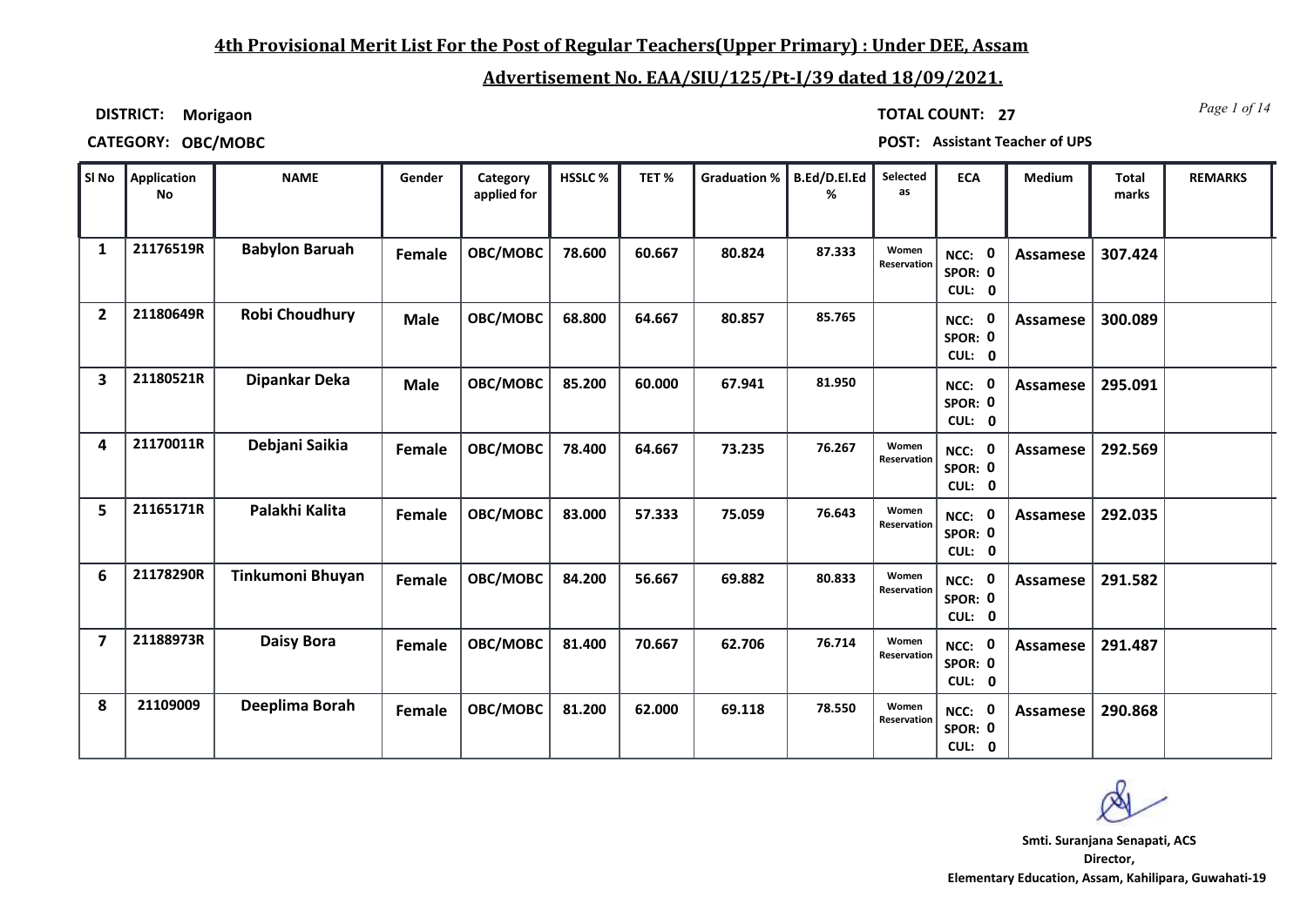## **CATEGORY: OBC/MOBC POST: Assistant Teacher of UPS**

| SI No | Application<br><b>No</b> | <b>NAME</b>             | Gender        | Category<br>applied for | <b>HSSLC%</b> | TET%   | <b>Graduation %</b> | B.Ed/D.El.Ed<br>% | Selected<br>as       | <b>ECA</b>                               | Medium          | <b>Total</b><br>marks | <b>REMARKS</b> |
|-------|--------------------------|-------------------------|---------------|-------------------------|---------------|--------|---------------------|-------------------|----------------------|------------------------------------------|-----------------|-----------------------|----------------|
| 9     | 21115249                 | <b>Trishna Medhi</b>    | Female        | OBC/MOBC                | 72.000        | 62.667 | 77.471              | 77.889            | Women<br>Reservation | NCC: 0<br>SPOR: 0<br>CUL: 0              | Assamese        | 290.026               |                |
| 10    | 21189500R                | Silpi Sikha Borah       | Female        | OBC/MOBC                | 79.200        | 61.333 | 76.118              | 73.357            | Women<br>Reservation | NCC: 0<br>SPOR: 0<br>CUL: 0              | Assamese        | 290.008               |                |
| 11    | 21174704R                | Kabita Gogoi            | Female        | OBC/MOBC                | 79.800        | 58.000 | 70.714              | 80.600            |                      | NCC: 0<br>SPOR: 0<br>CUL: 0              | Assamese        | 289.114               |                |
| 12    | 21165750R                | <b>Pranjit Bora</b>     | <b>Male</b>   | OBC/MOBC                | 80.600        | 59.333 | 72.118              | 75.850            |                      | $\mathbf 0$<br>NCC:<br>SPOR: 0<br>CUL: 0 | Assamese        | 287.901               |                |
| 13    | 21191535R                | Nikumoni Devi           | Female        | OBC/MOBC                | 82.800        | 55.333 | 73.294              | 76.389            |                      | $\mathbf 0$<br>NCC:<br>SPOR: 0<br>CUL: 0 | <b>Assamese</b> | 287.816               |                |
| 14    | 21114529                 | <b>Utpala Deka</b>      | <b>Female</b> | OBC/MOBC                | 82.600        | 57.333 | 69.765              | 77.500            |                      | NCC: 0<br>SPOR: 0<br>CUL: 0              | Assamese        | 287.198               |                |
| 15    | 21127973                 | <b>Udeshna Handique</b> | Female        | OBC/MOBC                | 83.200        | 55.333 | 71.571              | 76.857            |                      | NCC: 0<br>SPOR: 0<br>CUL: 0              | Assamese        | 286.962               |                |
| 16    | 21111489                 | Rashmi Neog             | Female        | OBC/MOBC                | 81.800        | 61.333 | 65.529              | 77.650            |                      | $\mathbf 0$<br>NCC:<br>SPOR: 0<br>CUL: 0 | Assamese        | 286.313               |                |
| 17    | 21168681R                | Kankana Borah           | <b>Female</b> | OBC/MOBC                | 79.200        | 55.333 | 76.353              | 74.950            |                      | 0<br>NCC:<br>SPOR: 0<br>CUL: 0           | Assamese        | 285.836               |                |

*Page 2 of 14* **TOTAL COUNT: 27**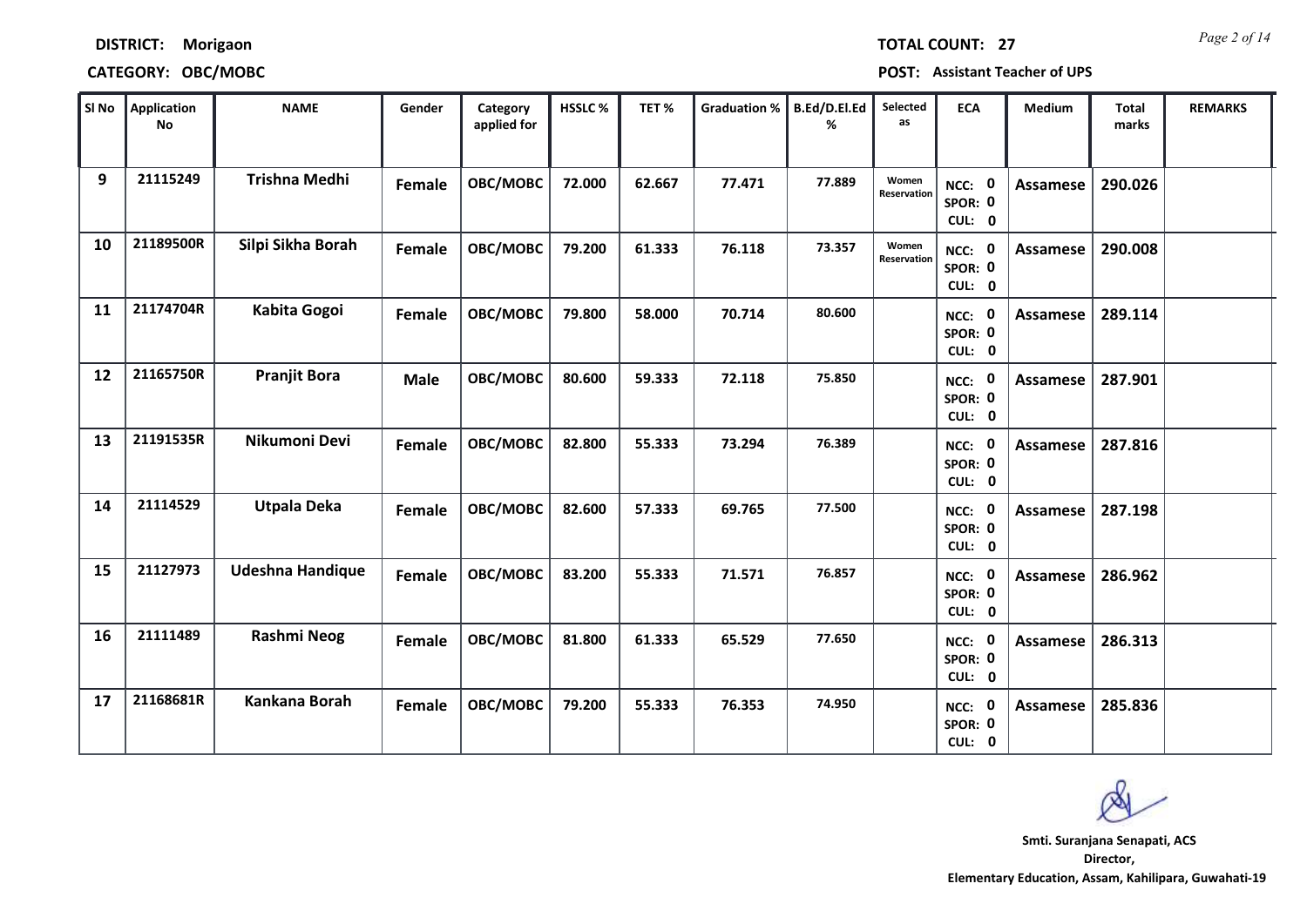| <b>DISTRICT:</b> | <b>Morigaon</b> |
|------------------|-----------------|
|------------------|-----------------|

## **CATEGORY: OBC/MOBC POST: Assistant Teacher of UPS**

| SI No | Application<br><b>No</b> | <b>NAME</b>           | Gender        | Category<br>applied for | HSSLC% | TET%   | <b>Graduation %</b> | B.Ed/D.El.Ed<br>% | Selected<br>as | <b>ECA</b>                         | <b>Medium</b>   | <b>Total</b><br>marks | <b>REMARKS</b> |
|-------|--------------------------|-----------------------|---------------|-------------------------|--------|--------|---------------------|-------------------|----------------|------------------------------------|-----------------|-----------------------|----------------|
| 18    | 21183115R                | <b>Pallabi Chetry</b> | Female        | OBC/MOBC                | 71.800 | 68.000 | 65.294              | 80.700            |                | NCC: 0<br>SPOR: 0<br>CUL: 0        | Assamese        | 285.794               |                |
| 19    | 21184198R                | Krishna Moni Bhuyan   | Female        | OBC/MOBC                | 83.000 | 59.333 | 66.647              | 76.800            |                | NCC: 0<br>SPOR: 0<br>CUL: 0        | Assamese        | 285.780               |                |
| 20    | 21189507R                | Kritika Patgiri       | Female        | OBC/MOBC                | 75.400 | 55.333 | 74.588              | 80.357            |                | NCC: 0<br>SPOR: 0<br>CUL: 0        | Assamese        | 285.679               |                |
| 21    | 21182823R                | <b>Neelam Katowal</b> | Female        | OBC/MOBC                | 76.800 | 60.000 | 70.194              | 78.571            |                | NCC: 0<br>SPOR: 0<br>CUL: 0        | <b>Assamese</b> | 285.565               |                |
| 22    | 21109858                 | Giri Mallika Gogoi    | <b>Female</b> | OBC/MOBC                | 78.400 | 56.000 | 78.714              | 72.444            |                | NCC: 0<br>SPOR: 0<br>CUL: 0        | <b>Assamese</b> | 285.559               |                |
| 23    | 21123745                 | <b>Bornali Gogoi</b>  | Female        | OBC/MOBC                | 67.400 | 64.000 | 71.857              | 81.800            |                | NCC: 0<br>SPOR: 0<br>CUL: 0        | <b>Assamese</b> | 285.057               |                |
| 24    | 21192900R                | Nikumoni Boruah       | Female        | OBC/MOBC                | 77.400 | 57.333 | 71.429              | 78.650            |                | NCC: 0<br>SPOR: 0<br>CUL: 0        | <b>Assamese</b> | 284.812               |                |
| 25    | 21167106R                | Santa Devi            | Female        | OBC/MOBC                | 75.800 | 66.000 | 59.765              | 83.071            |                | <b>NCC: 0</b><br>SPOR: 0<br>CUL: 0 | <b>Assamese</b> | 284.636               |                |
| 26    | 21118952                 | Swapnali Borah        | Female        | OBC/MOBC                | 85.600 | 55.333 | 63.353              | 80.000            |                | 0<br>NCC:<br>SPOR: 0<br>CUL: 0     | <b>Assamese</b> | 284.286               |                |

*Page 3 of 14* **TOTAL COUNT: 27**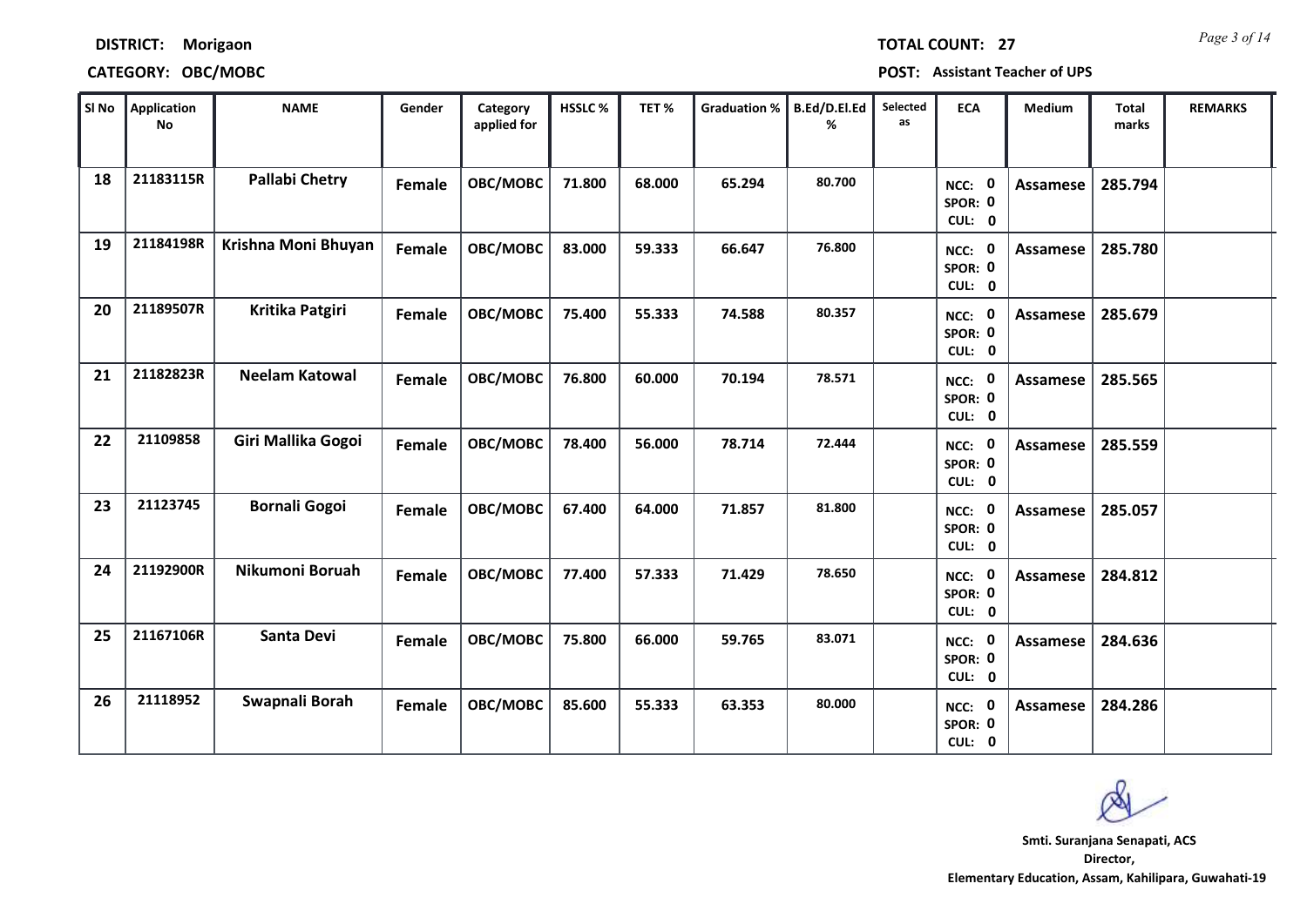*Page 4 of 14* **TOTAL COUNT: 27**

**DISTRICT: Morigaon**

## **CATEGORY: OBC/MOBC POST: Assistant Teacher of UPS**

| l SI No | <b>Application</b><br>No | <b>NAME</b>    | Gender | Category<br>applied for | <b>HSSLC</b> % | TET %  | Graduation %   B.Ed/D.El.Ed | ℅      | Selected<br>as | <b>ECA</b>                                | <b>Medium</b> | <b>Total</b><br>marks | <b>REMARKS</b> |
|---------|--------------------------|----------------|--------|-------------------------|----------------|--------|-----------------------------|--------|----------------|-------------------------------------------|---------------|-----------------------|----------------|
| 27      | 21178647R                | Swapnali Borah | Female | OBC/MOBC                | 85.600         | 55.333 | 63.353                      | 80.000 |                | $\mathbf{0}$<br>NCC:<br>SPOR: 0<br>CUL: 0 | Assamese l    | 284.286               |                |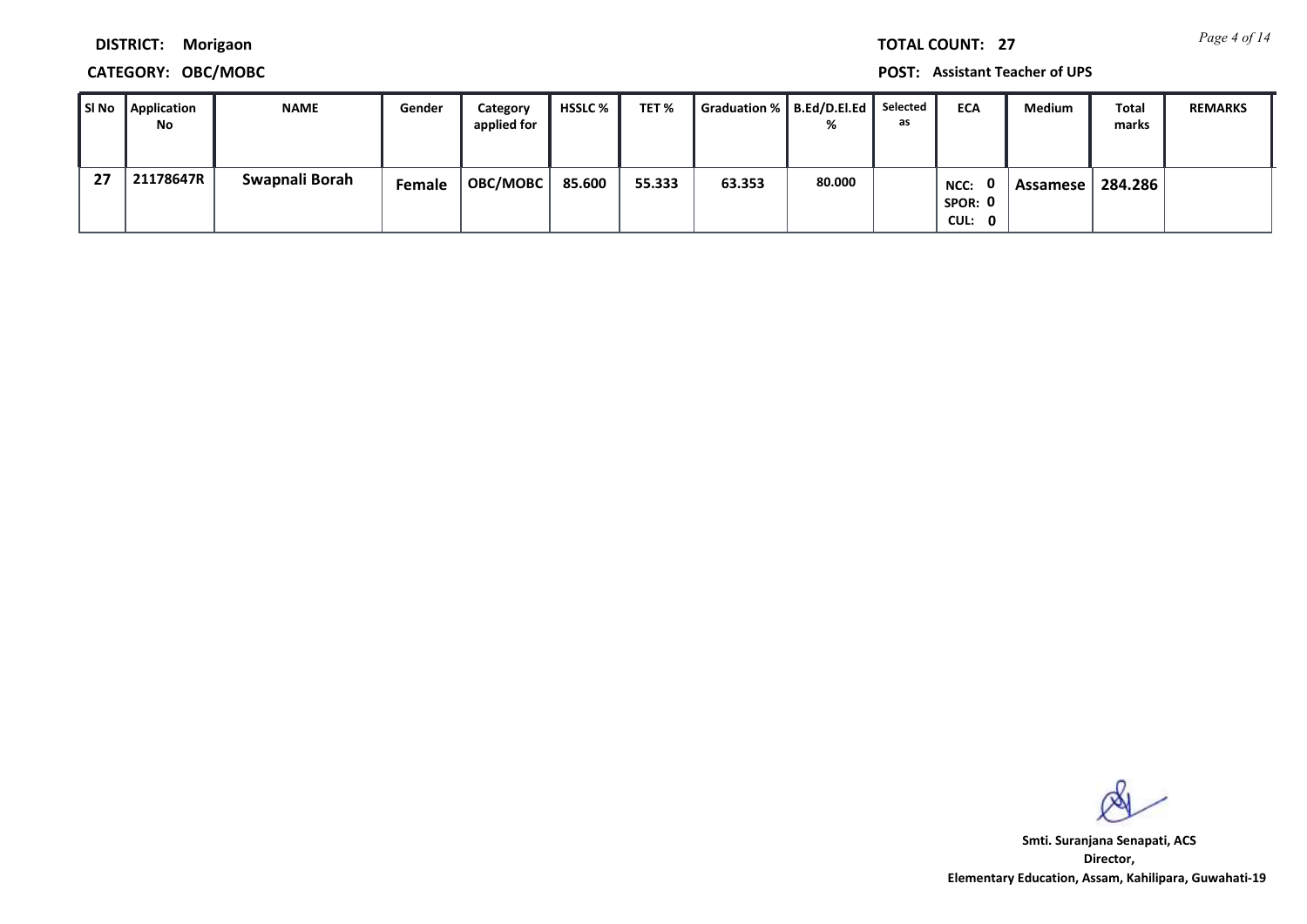| SI No          | <b>Application</b><br><b>No</b> | <b>NAME</b>                            | Gender      | Category<br>applied for | HSSLC% | TET%   | <b>Graduation %</b> | B.Ed/D.El.Ed<br>℅ | Selected<br>as       | <b>ECA</b>                                | <b>Medium</b>   | <b>Total</b><br>marks | <b>REMARKS</b>         |
|----------------|---------------------------------|----------------------------------------|-------------|-------------------------|--------|--------|---------------------|-------------------|----------------------|-------------------------------------------|-----------------|-----------------------|------------------------|
| $\mathbf{1}$   | 21164835R                       | Saiful Islam                           | <b>Male</b> | <b>EWS</b><br>PwD       | 67.600 | 56.000 | 69.231              | 79.700            |                      | $\mathbf 0$<br>NCC:<br>SPOR: 0<br>CUL: 0  | <b>Assamese</b> | 272.531               | <b>PwD</b><br>Withheld |
| $\overline{2}$ | 21169444R                       | <b>Najmon Naher</b>                    | Female      | <b>EWS</b><br>PwD       | 80.000 | 58.000 | 54.824              | 74.722            | Women<br>Reservation | $\mathbf 0$<br>NCC:<br>SPOR: 0<br>CUL: 0  | Assamese        | 267.546               | PwD<br>Withheld        |
| 3              | 21192483R                       | Nasfiza Begum                          | Female      | <b>UR</b><br>PwD        | 67.800 | 64.000 | 60.600              | 69.222            | Women<br>Reservation | $\mathbf{0}$<br>NCC:<br>SPOR: 0<br>CUL: 0 | <b>Assamese</b> | 261.622               | PwD<br>Withheld        |
| 4              | 21172037R                       | <b>Muzahidul Islam</b>                 | <b>Male</b> | <b>UR</b><br>PwD        | 65.400 | 56.000 | 59.176              | 75.714            |                      | $\mathbf 0$<br>NCC:<br>SPOR: 0<br>CUL: 0  | <b>Assamese</b> | 256.291               | PwD<br>Withheld        |
| 5              | 21170967R                       | <b>Raihan Parbin</b>                   | Female      | OBC/MOBC<br>PwD         | 82.000 | 56.000 | 49.529              | 64.500            | Women<br>Reservation | NCC: 0<br>SPOR: 0<br>CUL: 0               | Assamese        | 252.029               | PwD<br>Withheld        |
| 6              | 21209874R                       | <b>Asma Begum</b>                      | Female      | OBC/MOBC<br>PwD         | 73.200 | 57.333 | 52.643              | 65.500            |                      | $\mathbf 0$<br>NCC:<br>SPOR: 0<br>CUL: 0  | <b>Assamese</b> | 248.676               | PwD<br>Withheld        |
| $\overline{7}$ | 21119053                        | <b>Gulzar Hussain</b><br><b>Bhuyan</b> | <b>Male</b> | <b>UR</b><br>PwD        | 63.400 | 62.000 | 45.143              | 74.900            |                      | $\mathbf 0$<br>NCC:<br>SPOR: 0<br>CUL: 0  | Assamese        | 245.443               | PwD<br>Withheld        |
| 8              | 21120464                        | <b>Sharifa Khatun</b>                  | Female      | <b>EWS</b><br>PwD       | 58.800 | 60.000 | 52.214              | 71.714            |                      | <b>NCC: 0</b><br>SPOR: 0<br>CUL: 0        | <b>Assamese</b> | 242.729               | PwD<br>Withheld        |
| 9              | 21200927R                       | <b>Sheikh Abdullah</b><br>Ahmed        | <b>Male</b> | <b>EWS</b><br>PwD       | 62.600 | 58.667 | 48.000              | 72.389            |                      | 0<br>NCC:<br>SPOR: 0<br>CUL: 0            | <b>Assamese</b> | 241.656               | PwD<br>Withheld        |

**CATEGORY: PwD POST: Assistant Teacher of UPS**

**DISTRICT: Morigaon**

*Page 5 of 14* **TOTAL COUNT: 9**

- 11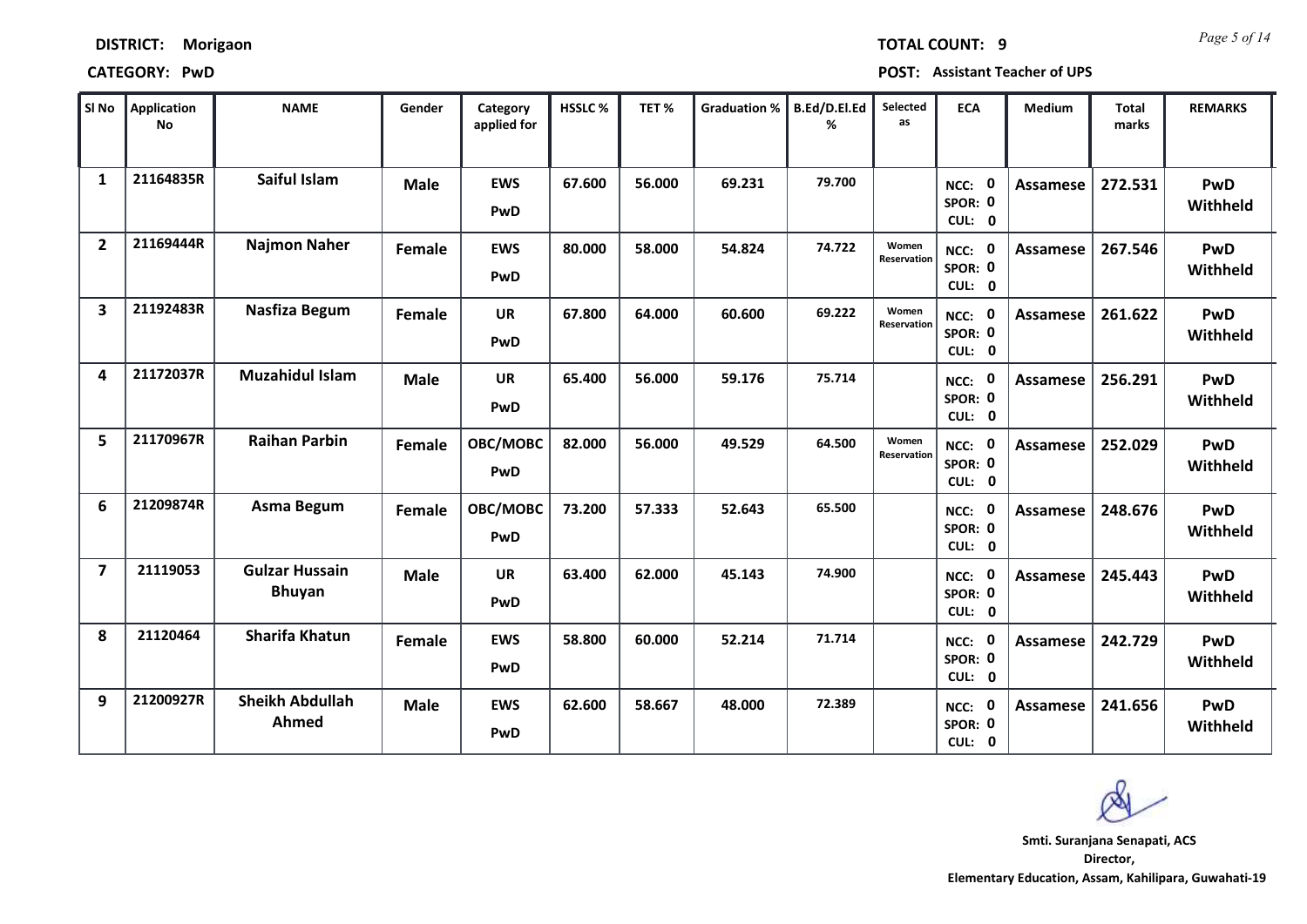| Sl No          | Application<br>No | <b>NAME</b>             | Gender      | Category<br>applied for | HSSLC% | TET%   | Graduation % | B.Ed/D.El.Ed<br>% | Selected<br>as       | <b>ECA</b>                                     | <b>Medium</b> | Total<br>marks | <b>REMARKS</b> |
|----------------|-------------------|-------------------------|-------------|-------------------------|--------|--------|--------------|-------------------|----------------------|------------------------------------------------|---------------|----------------|----------------|
| 1              | 21172780R         | Sewali Keleng           | Female      | <b>STH</b>              | 67.200 | 59.333 | 65.941       | 72.714            | Women<br>Reservation | - 0<br>NCC:<br>SPOR: 0<br>CUL: 0               | Assamese      | 265.189        |                |
| $\overline{2}$ | 21168824R         | Khanindra Medhi         | <b>Male</b> | <b>STH</b>              | 62.000 | 55.333 | 67.529       | 72.786            |                      | - 0<br>NCC:<br>SPOR: 0<br>CUL: 0               | Assamese      | 257.648        |                |
| 3              | 21181358R         | Nabanita Kilingpi       | Female      | <b>STH</b>              | 68.800 | 55.333 | 55.941       | 72.950            | Women<br>Reservation | NCC: 0<br>SPOR: 0<br>CUL: 0                    | Assamese      | 253.025        |                |
| 4              | 21166235R         | <b>Sukheswar Hatari</b> | <b>Male</b> | <b>STH</b>              | 62.000 | 58.667 | 58.706       | 65.500            |                      | - 0<br>NCC:<br>SPOR: 0<br>CUL: 0               | Assamese      | 244.873        |                |
| 5              | 21188141R         | <b>Damudar Kiling</b>   | <b>Male</b> | <b>STH</b>              | 55.600 | 68.667 | 56.176       | 59.071            |                      | - 0<br>NCC:<br>SPOR: 0<br>CUL:<br>$\mathbf{0}$ | Assamese      | 239.515        |                |
| 6              | 21167981R         | Nitu Raj Ronghang       | <b>Male</b> | <b>STH</b>              | 55.400 | 64.000 | 43.300       | 75.857            |                      | - 0<br>NCC:<br>SPOR: 0<br>CUL: 0               | Assamese      | 238.557        |                |

**Director, Elementary Education, Assam, Kahilipara, Guwahati-19 Smti. Suranjana Senapati, ACS**

*Page 6 of 14* **TOTAL COUNT: 6**

## **DISTRICT: Morigaon**

## **CATEGORY: STH POST: Assistant Teacher of UPS**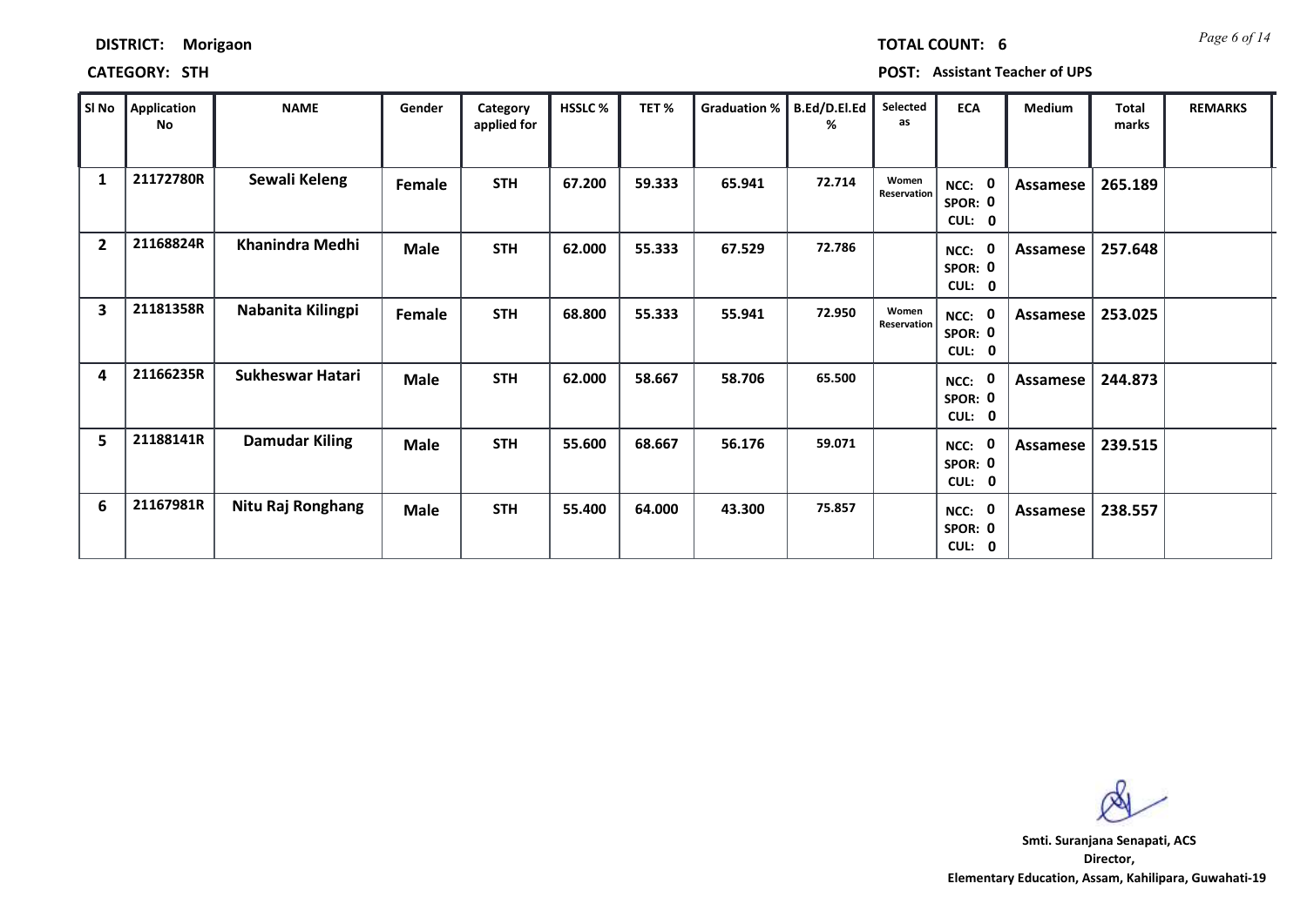## **CATEGORY: STP POST: Assistant Teacher of UPS**

| SI No          | Application<br>No | <b>NAME</b>             | Gender        | Category<br>applied for | <b>HSSLC %</b> | TET %  | <b>Graduation %</b> | B.Ed/D.El.Ed<br>% | Selected<br>as       | <b>ECA</b>                                      | <b>Medium</b> | <b>Total</b><br>marks | <b>REMARKS</b> |
|----------------|-------------------|-------------------------|---------------|-------------------------|----------------|--------|---------------------|-------------------|----------------------|-------------------------------------------------|---------------|-----------------------|----------------|
| 1              | 21181855R         | Shanti Ram Senapati     | <b>Male</b>   | <b>STP</b>              | 79.400         | 69.333 | 74.765              | 78.700            |                      | $\mathbf{0}$<br>NCC:<br>SPOR: 0<br>CUL: 0       | Assamese      | 302.198               |                |
| $\overline{2}$ | 21118575          | Prajna Rani Patar       | Female        | <b>STP</b>              | 84.000         | 60.000 | 65.118              | 83.667            | Women<br>Reservation | 0<br>NCC:<br>SPOR: 0<br>CUL: 0                  | Assamese      | 292.784               |                |
| 3              | 21118745          | Kajal Konwar            | <b>Female</b> | <b>STP</b>              | 80.200         | 56.000 | 66.529              | 76.111            | Women<br>Reservation | NCC: 0<br>SPOR: 0<br><b>CUL:</b><br>$\mathbf 0$ | Assamese      | 278.841               |                |
| 4              | 21184953R         | <b>Bhanita Bordoloi</b> | Female        | <b>STP</b>              | 72.400         | 61.333 | 71.765              | 69.929            |                      | 0<br>NCC:<br>SPOR: 0<br>CUL: 0                  | Assamese      | 275.427               |                |
| 5              | 21195092R         | Nabanita Bordoloi       | Female        | <b>STP</b>              | 76.600         | 62.000 | 58.765              | 77.643            |                      | 0<br>NCC:<br>SPOR: 0<br>CUL: 0                  | Assamese      | 275.008               |                |

**Director, Elementary Education, Assam, Kahilipara, Guwahati-19 Smti. Suranjana Senapati, ACS**

*Page 7 of 14* **TOTAL COUNT: 5**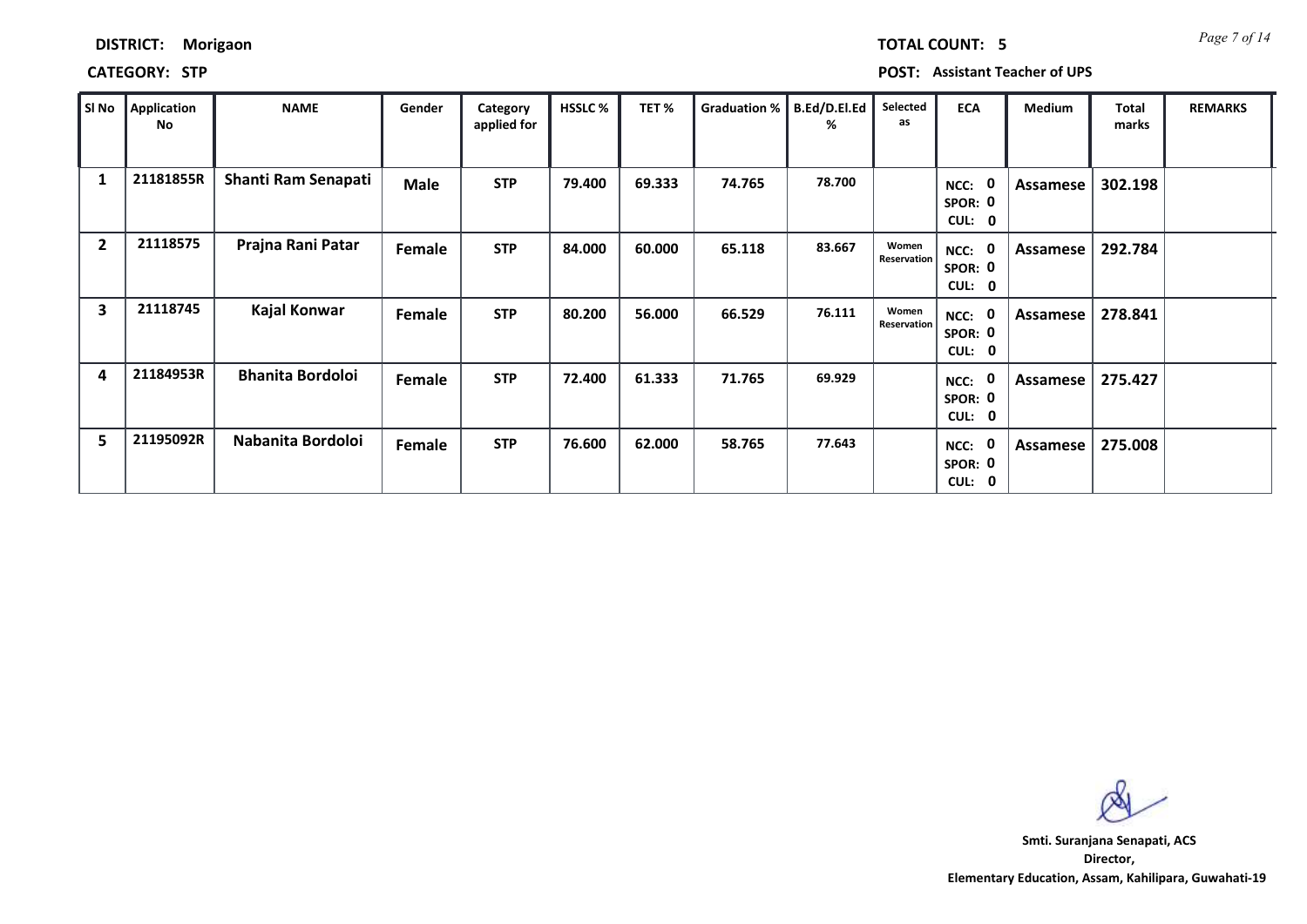*Page 8 of 14* **TOTAL COUNT: 2**

**DISTRICT: Morigaon**

**CATEGORY: UR POST: Assistant Teacher of UPS**

| ∥ SI No | Application<br><b>No</b> | <b>NAME</b>        | Gender      | Category<br>applied for | HSSLC % | TET %  | Graduation %   B.Ed/D.El.Ed | ℅      | Selected<br>as              | <b>ECA</b>                     | Medium   | <b>Total</b><br>marks | <b>REMARKS</b> |
|---------|--------------------------|--------------------|-------------|-------------------------|---------|--------|-----------------------------|--------|-----------------------------|--------------------------------|----------|-----------------------|----------------|
|         | 21168667R                | Deep Sikha Borah   | Female      | <b>OBC/MOBC</b>         | 88.000  | 71.333 | 75.824                      | 82.500 | Women<br><b>Reservation</b> | NCC: 0<br>SPOR: 0<br>CUL: 0    | Assamese | 317.657               |                |
|         | 21183452R                | Kongkon Jyoti Bora | <b>Male</b> | <b>UR</b>               | 78.800  | 70.667 | 81.353                      | 77.214 |                             | 0<br>NCC:<br>SPOR: 0<br>CUL: 0 | Assamese | 308.034               |                |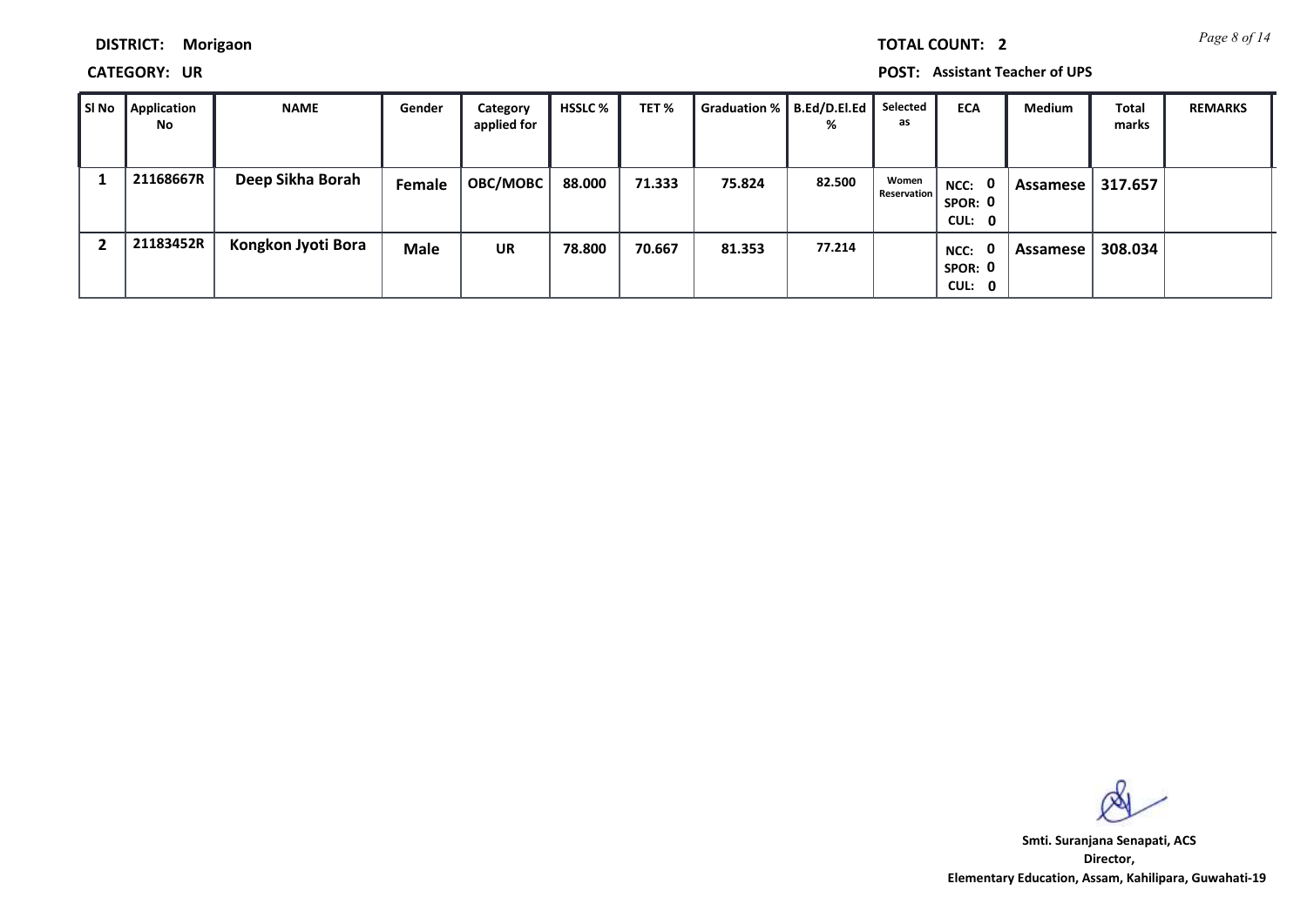*Page 9 of 14* **TOTAL COUNT: 1**

**DISTRICT: Morigaon**

**CATEGORY: EWS POST: Science Teacher of UPS**

| SI No Application<br>No | <b>NAME</b>             | Gender | Category<br>applied for | <b>HSSLC</b> % | TET %  | Graduation %   B.Ed/D.El.Ed | %      | Selected<br>as | <b>ECA</b>                     | <b>Medium</b> | Total<br>marks | <b>REMARKS</b> |
|-------------------------|-------------------------|--------|-------------------------|----------------|--------|-----------------------------|--------|----------------|--------------------------------|---------------|----------------|----------------|
| 21207150R               | Samina Safique<br>Ahmed | Female | <b>EWS</b>              | 76.200         | 60.000 | 77.250                      | 78.786 |                | 0<br>NCC:<br>SPOR: 0<br>CUL: 0 | Assamese      | 292.236        |                |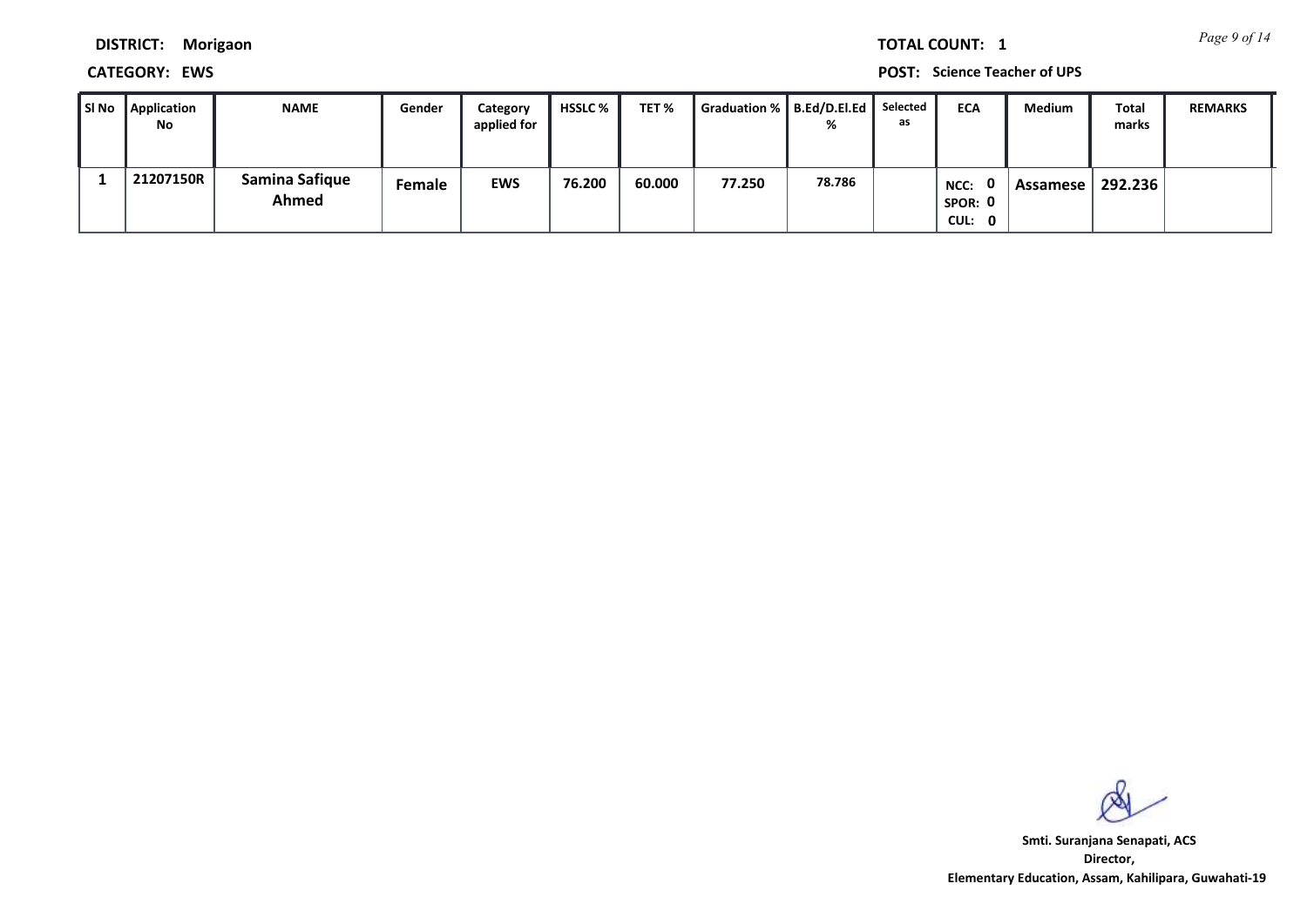*Page 10 of 14* **TOTAL COUNT: 1**

**DISTRICT: Morigaon**

**CATEGORY: PwD POST: Science Teacher of UPS**

| SI No | Application<br>No | <b>NAME</b>         | Gender      | Category<br>applied for | <b>HSSLC</b> % | TET %  | Graduation %   B.Ed/D.El.Ed |        | Selected<br>as | <b>ECA</b>                | Medium   | Total<br>marks | <b>REMARKS</b>         |
|-------|-------------------|---------------------|-------------|-------------------------|----------------|--------|-----------------------------|--------|----------------|---------------------------|----------|----------------|------------------------|
|       | 21178439R         | <b>Sadiqul Alam</b> | <b>Male</b> | <b>OBC/MOBC</b><br>PwD  | 62.800         | 63.333 | 59.538                      | 67.950 |                | NCC:<br>SPOR: 0<br>CUL: 0 | Assamese | 253.622        | <b>PwD</b><br>Withheld |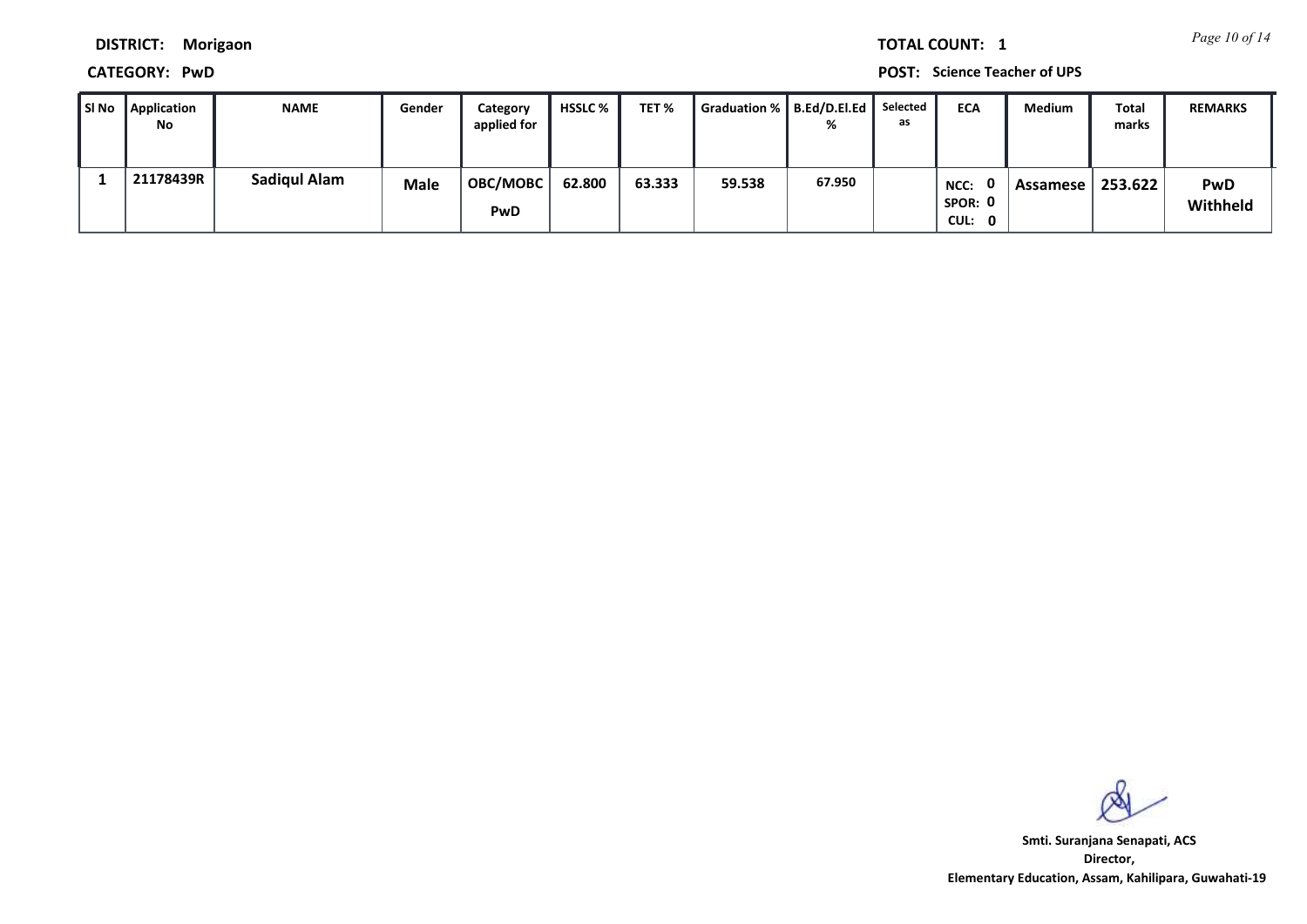*Page 11 of 14* **TOTAL COUNT: 1**

**DISTRICT: Morigaon**

**CATEGORY: SC POST: Science Teacher of UPS**

| SI No Application<br>No | <b>NAME</b>      | Gender | Category<br>applied for | HSSLC % | TET %  | Graduation %   B.Ed/D.El.Ed |        | Selected<br>as | <b>ECA</b>                | Medium   | Total<br>marks | <b>REMARKS</b> |
|-------------------------|------------------|--------|-------------------------|---------|--------|-----------------------------|--------|----------------|---------------------------|----------|----------------|----------------|
| 21177111R               | <b>Sneha Das</b> | Female | <b>SC</b>               | 83.400  | 55.333 | 79.235                      | 76.143 |                | NCC:<br>SPOR: 0<br>CUL: 0 | Assamese | 294.111        |                |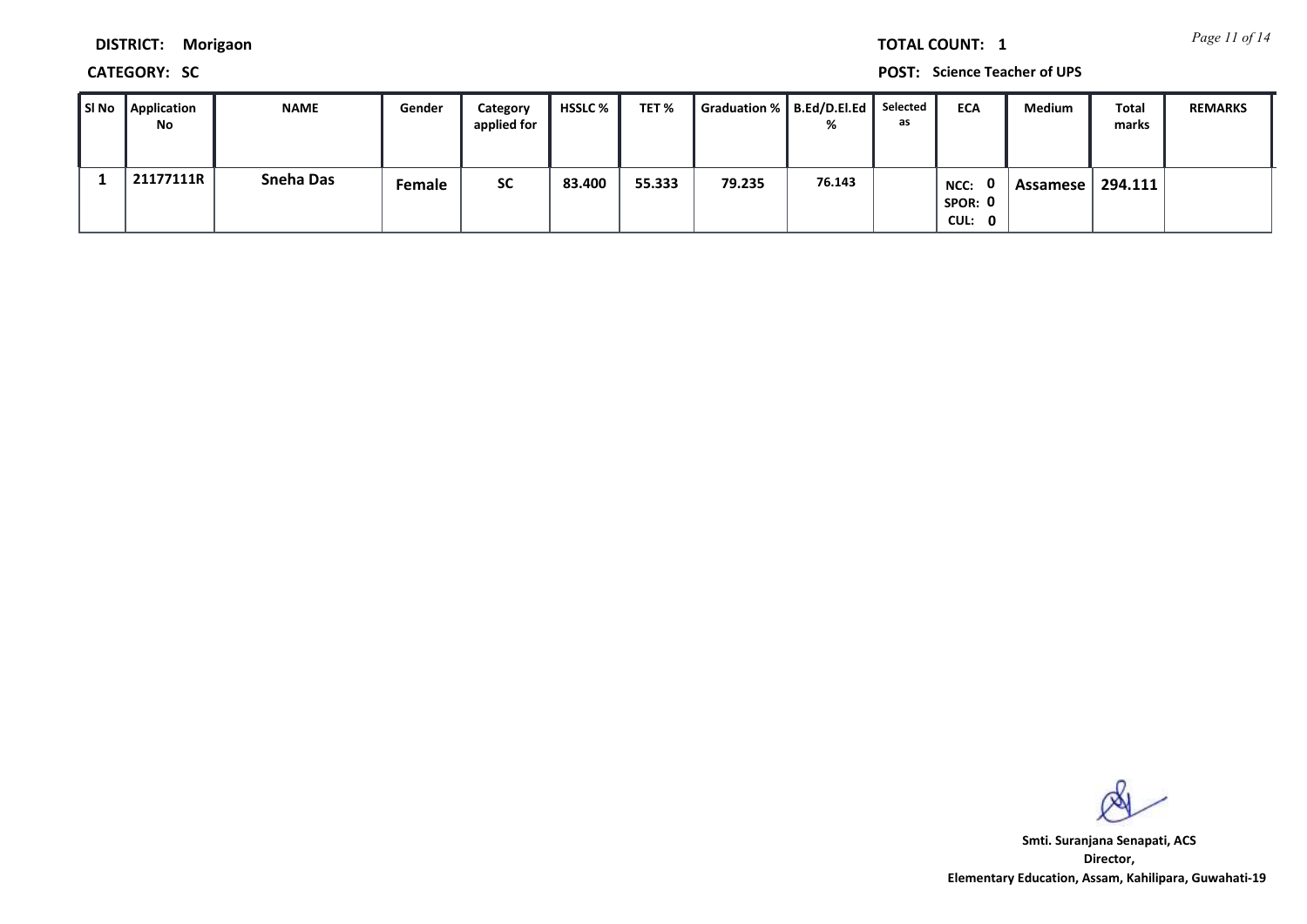*Page 12 of 14* **TOTAL COUNT: 2**

**DISTRICT: Morigaon**

**CATEGORY: STH POST: Science Teacher of UPS**

| SI No | Application<br>No | <b>NAME</b>          | Gender      | Category<br>applied for | <b>HSSLC</b> % | TET %  | <b>Graduation %</b> | B.Ed/D.El.Ed<br>% | Selected<br>as       | <b>ECA</b>                                | Medium   | <b>Total</b><br>marks | <b>REMARKS</b> |
|-------|-------------------|----------------------|-------------|-------------------------|----------------|--------|---------------------|-------------------|----------------------|-------------------------------------------|----------|-----------------------|----------------|
|       | 21173368R         | Namita Bangthai      | Female      | <b>STH</b>              | 58.400         | 64.667 | 59.294              | 65.929            | Women<br>Reservation | NCC: 0<br>SPOR: 0<br>CUL: 0               | Assamese | 248.289               |                |
|       | 21165133R         | <b>Bitupon Hasnu</b> | <b>Male</b> | <b>STH</b>              | 56.600         | 64.000 | 59.882              | 67.500            |                      | $\mathbf{0}$<br>NCC:<br>SPOR: 0<br>CUL: 0 | Assamese | 247.982               |                |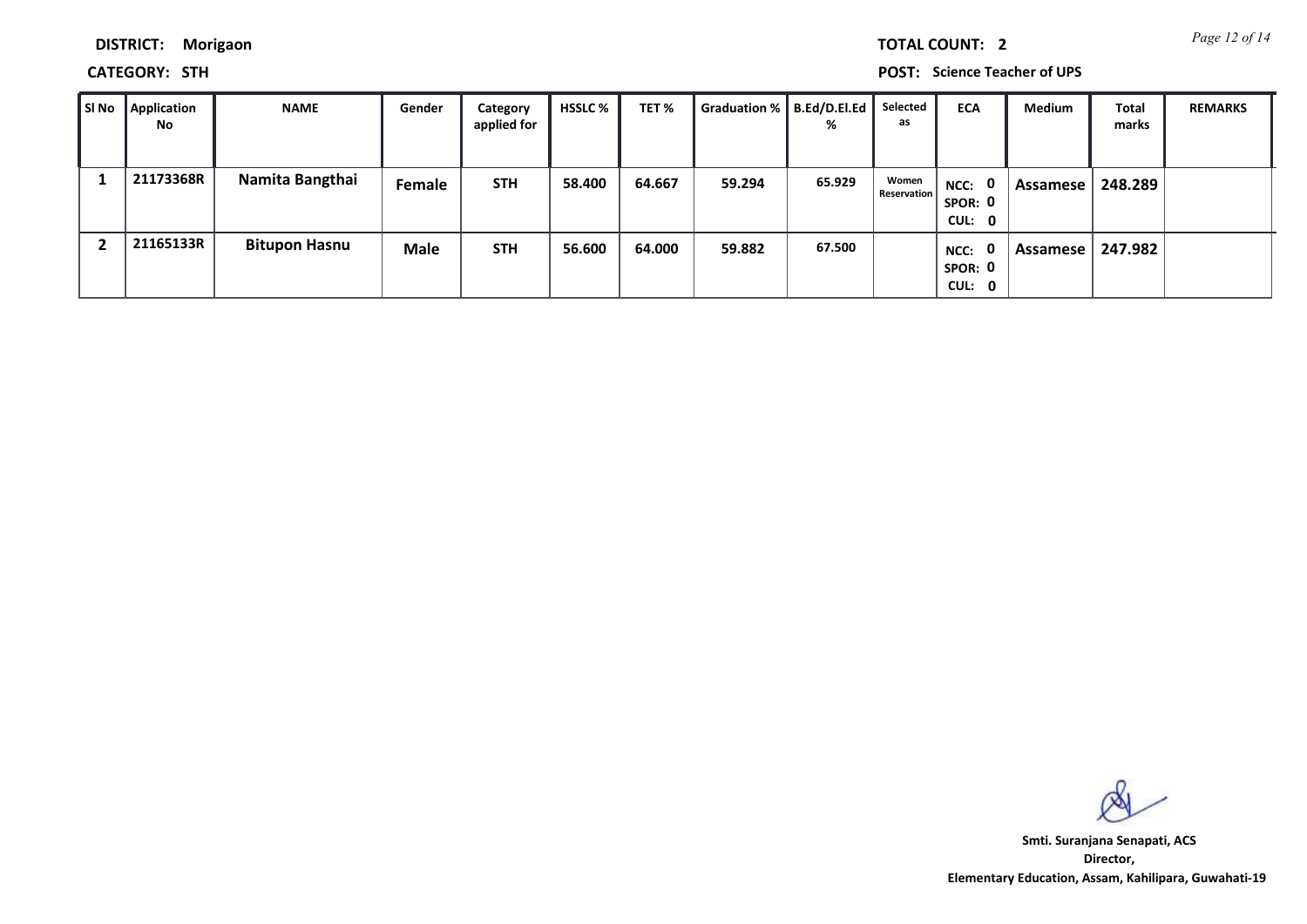*Page 13 of 14* **TOTAL COUNT: 1**

**DISTRICT: Morigaon**

**CATEGORY: STP POST: Science Teacher of UPS**

| SI No | Application<br>No | <b>NAME</b>     | Gender      | Category<br>applied for | HSSLC % | TET %  | Graduation %   B.Ed/D.El.Ed |        | Selected<br>as | <b>ECA</b>                | Medium   | <b>Total</b><br>marks | <b>REMARKS</b> |
|-------|-------------------|-----------------|-------------|-------------------------|---------|--------|-----------------------------|--------|----------------|---------------------------|----------|-----------------------|----------------|
|       | 21189285R         | Pankaj Bordoloi | <b>Male</b> | <b>STP</b>              | 61.400  | 65.333 | 64.529                      | 76.357 |                | NCC:<br>SPOR: 0<br>CUL: 0 | Assamese | 267.620               |                |